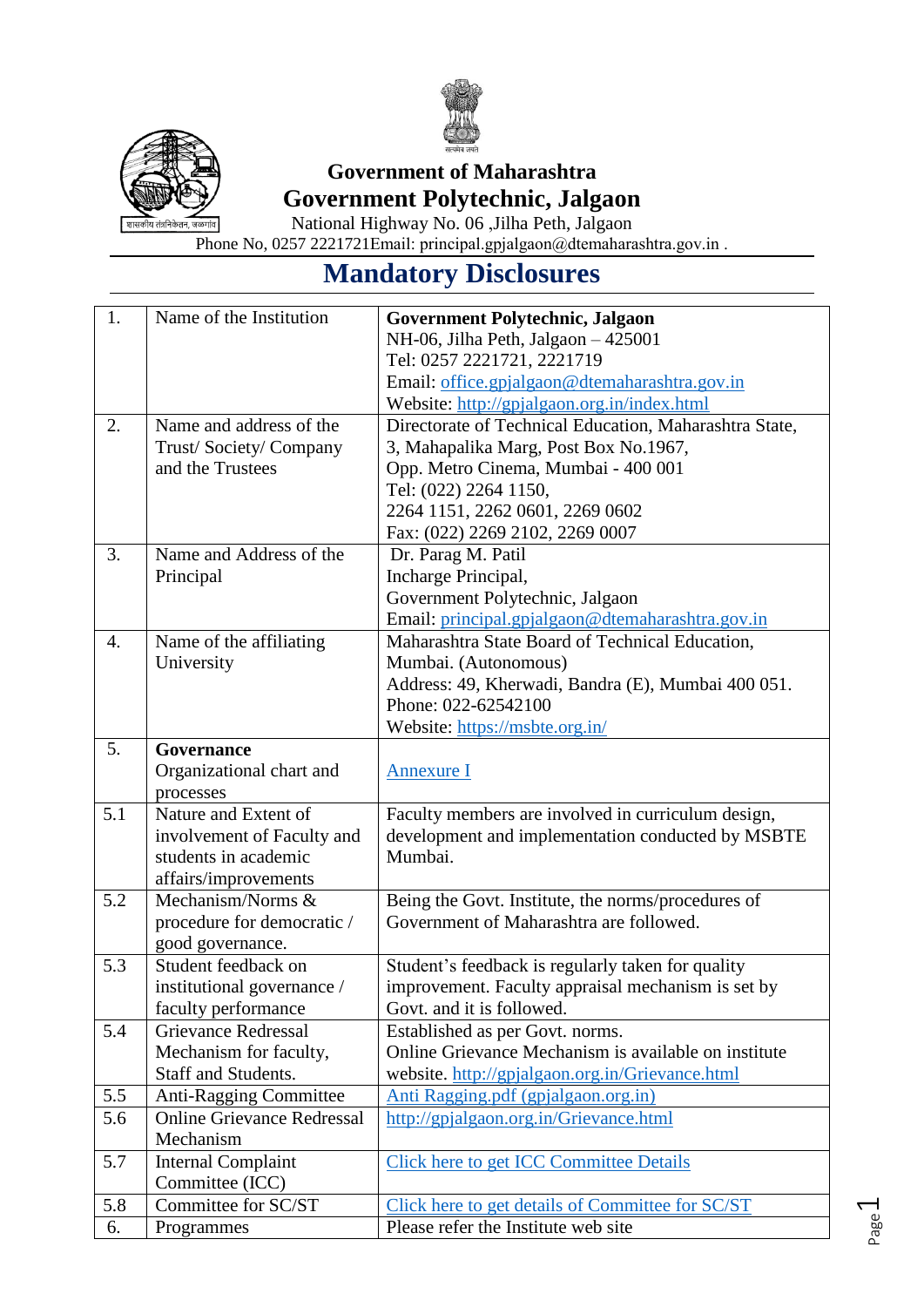|     |                                                                                       | http://gpjalgaon.org.in/Admission.html                                                |                               |       |  |  |  |  |
|-----|---------------------------------------------------------------------------------------|---------------------------------------------------------------------------------------|-------------------------------|-------|--|--|--|--|
|     | Name of Programmes                                                                    | Nil                                                                                   |                               |       |  |  |  |  |
|     | Accredited by NBA                                                                     |                                                                                       |                               |       |  |  |  |  |
|     | <b>Status of Accreditation of</b>                                                     | Total number of Courses $-07$                                                         |                               |       |  |  |  |  |
|     | the Courses                                                                           | No. of Courses for which applied for Accreditation $-00$                              |                               |       |  |  |  |  |
|     |                                                                                       | Status of Accreditation – Not applied for accreditation.                              |                               |       |  |  |  |  |
| 7.  | <b>Faculty</b>                                                                        |                                                                                       |                               |       |  |  |  |  |
|     | Course/Branch wise list                                                               | Annexure-II                                                                           |                               |       |  |  |  |  |
|     | Faculty members                                                                       |                                                                                       |                               |       |  |  |  |  |
| 8.  | Profile of Faculty                                                                    | Annexure-III                                                                          |                               |       |  |  |  |  |
| 9.  | Fee                                                                                   | All types of Fees are collected through online mode by<br>using SBI Collect facility. |                               |       |  |  |  |  |
|     |                                                                                       | https://www.onlinesbi.com/sbicollect/icollecthome.htm                                 |                               |       |  |  |  |  |
|     | Fee Approved by                                                                       | Fees Prescribed for Govt. Institute as per Maharashtra                                |                               |       |  |  |  |  |
|     |                                                                                       | <b>State Technical Diploma Courses Educational Institutions</b>                       |                               |       |  |  |  |  |
|     |                                                                                       | (Admissions) Rules, 2019. The amendment is published                                  |                               |       |  |  |  |  |
|     |                                                                                       | on 22nd July, 2020.                                                                   |                               |       |  |  |  |  |
|     |                                                                                       |                                                                                       |                               |       |  |  |  |  |
|     | <b>Fees</b>                                                                           | <b>First year and Direct</b>                                                          | <b>First year of Post HSC</b> |       |  |  |  |  |
|     |                                                                                       | <b>Second year admission</b>                                                          | <b>Diploma Courses:</b>       |       |  |  |  |  |
|     |                                                                                       | of Post SSC Diploma                                                                   |                               |       |  |  |  |  |
|     |                                                                                       | <b>Courses:</b>                                                                       |                               |       |  |  |  |  |
|     | <b>Tuition Fee</b>                                                                    | Rs. 6,000/- per year                                                                  | Rs. 6,000/- per year          |       |  |  |  |  |
|     | Development Fee                                                                       | Rs. 1,000/- per year                                                                  | Rs. 3,000/- per year          |       |  |  |  |  |
|     | Other Fee                                                                             | Rs. 550/- per year<br>Rs. 550/- per year                                              |                               |       |  |  |  |  |
|     | Total                                                                                 | Rs. 7550/- per year                                                                   | Rs. 9550/- per year           |       |  |  |  |  |
|     | <b>Caution Money Deposits</b>                                                         | Rs. 200/- as a Caution Money Deposit to be paid only                                  |                               |       |  |  |  |  |
|     | (Refundable)                                                                          | once and not every year.                                                              |                               |       |  |  |  |  |
|     | Vo tuition fee for SC/ST/VJ/DTNT(A)/NT(B)/NT(C)/NT(D)/SBC category                    | candidates and for candidates admitted under TFWS AND 50% tuition fee for OBC         |                               |       |  |  |  |  |
|     |                                                                                       |                                                                                       |                               |       |  |  |  |  |
|     | category candidates<br>❖ Fee will be collected at the beginning of the Academic year. |                                                                                       |                               |       |  |  |  |  |
|     | All eligible students get benefit of Scholarship/ Free ship scheme as per Govt rules. |                                                                                       |                               |       |  |  |  |  |
| 10. | <b>Admission</b>                                                                      | <b>Annexure IV</b>                                                                    |                               |       |  |  |  |  |
| 11. | <b>Admission Procedure</b>                                                            | Maharashtra State Technical Diploma Courses                                           |                               |       |  |  |  |  |
|     |                                                                                       | Educational Institutions (Admissions) Rules, 2019. The                                |                               |       |  |  |  |  |
|     |                                                                                       | amendment is published on 22nd July, 2020.                                            |                               |       |  |  |  |  |
|     |                                                                                       | Click to get more details of Admission for                                            |                               |       |  |  |  |  |
|     |                                                                                       | Post SSC                                                                              |                               |       |  |  |  |  |
|     |                                                                                       | Post HSC                                                                              |                               |       |  |  |  |  |
| 12. | <b>Information of</b>                                                                 | <b>Annexure V</b>                                                                     |                               |       |  |  |  |  |
|     | <b>Infrastructure and Other</b>                                                       |                                                                                       |                               |       |  |  |  |  |
|     | <b>Resources Available</b>                                                            |                                                                                       |                               |       |  |  |  |  |
| 13. | Library                                                                               |                                                                                       |                               |       |  |  |  |  |
|     |                                                                                       | Number of Title                                                                       |                               | 10863 |  |  |  |  |
|     |                                                                                       | Number of Volumes                                                                     |                               | 60284 |  |  |  |  |
|     |                                                                                       | Number of Journals Subscribed                                                         |                               | 28    |  |  |  |  |
| 14. | Laboratory                                                                            | <b>Number of Laboratories = 78</b>                                                    |                               |       |  |  |  |  |
|     |                                                                                       |                                                                                       |                               |       |  |  |  |  |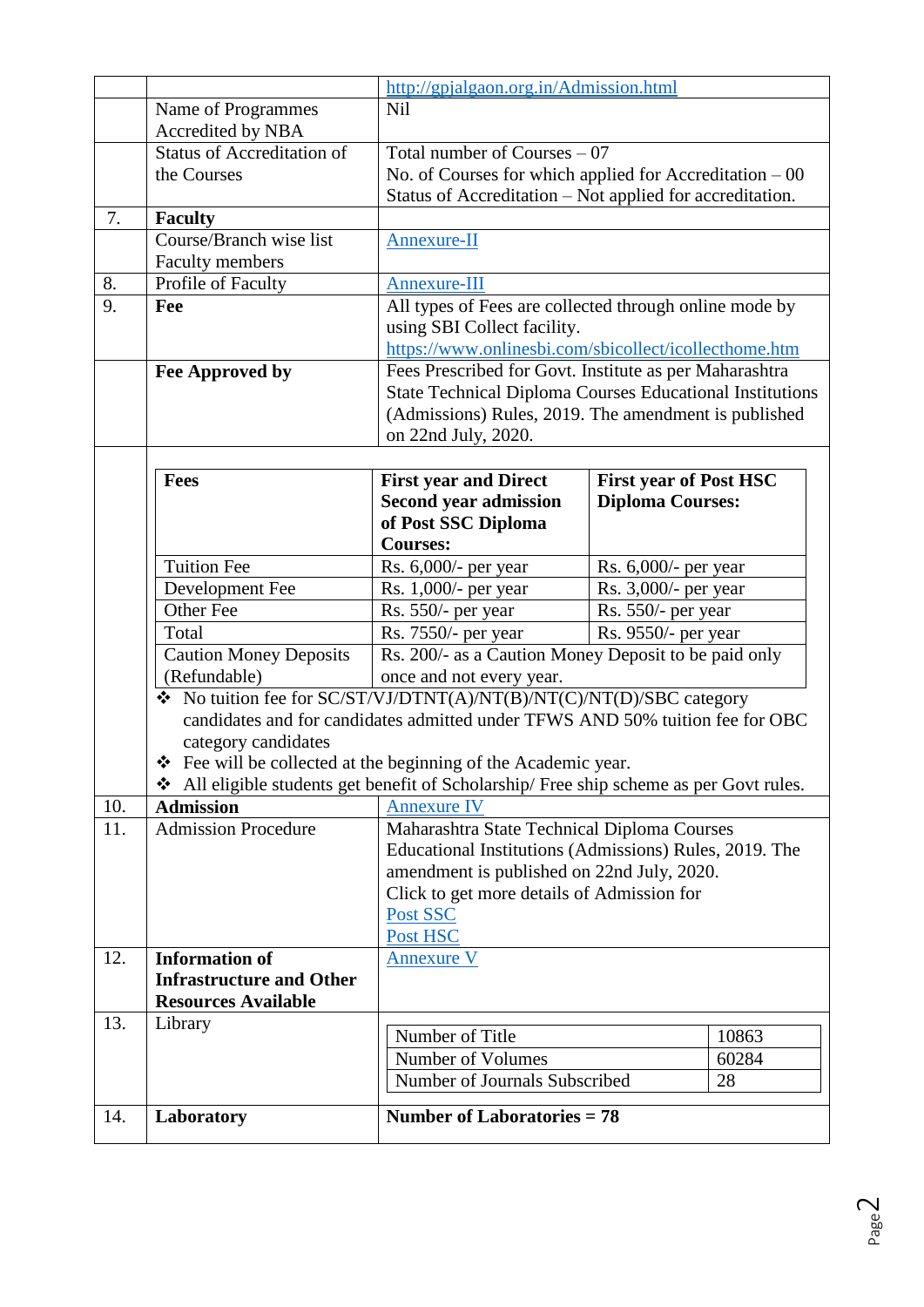| 15. | <b>Computing Facilities</b>                                 | PCs/Laptop exclusively Available to<br><b>Students</b><br>PCs/Laptop available in Library<br>PCs/Laptop available in Administrative<br>Office<br>PCs/Laptop available to Faculty<br><b>Members</b><br>Number of PCs/Laptop in Language Lab | 386<br>10<br>18<br>29<br>20 |
|-----|-------------------------------------------------------------|--------------------------------------------------------------------------------------------------------------------------------------------------------------------------------------------------------------------------------------------|-----------------------------|
| 16. | Workshop                                                    | Well-equipped workshop is available, as per the norms<br>and Standards of AICTE & MSBTE. CNC Machines and<br>Simulators, EDM, Grinding, Lathe, Drilling and Wood<br>working, Milling Machines are available.                               |                             |
| 17. | LoA and subsequent EoA<br>till the current Academic<br>Year | http://gpjalgaon.org.in/Approvals.html                                                                                                                                                                                                     |                             |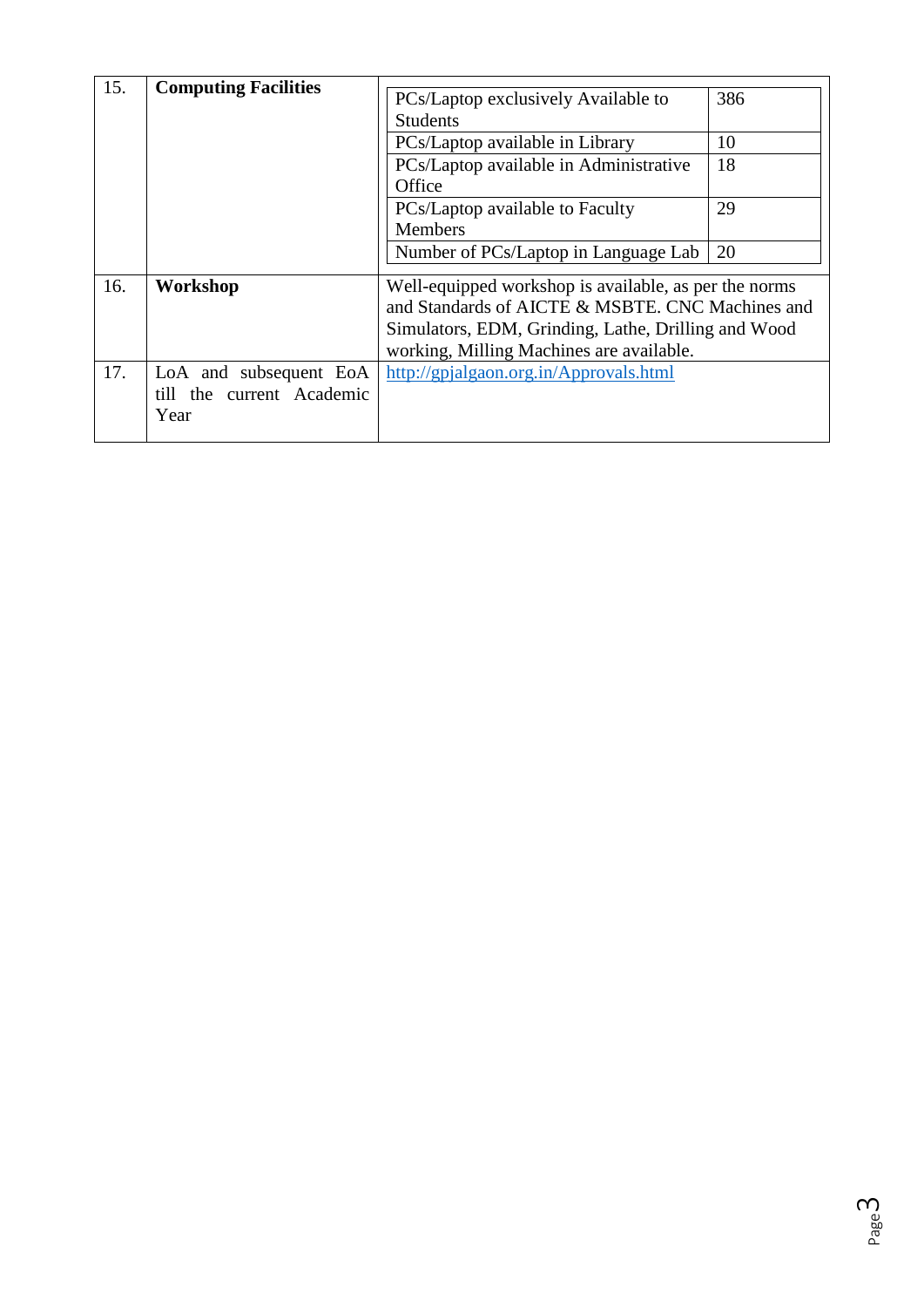#### **ANNEXURE I**

#### **Organizational chart and processes**

<span id="page-3-0"></span>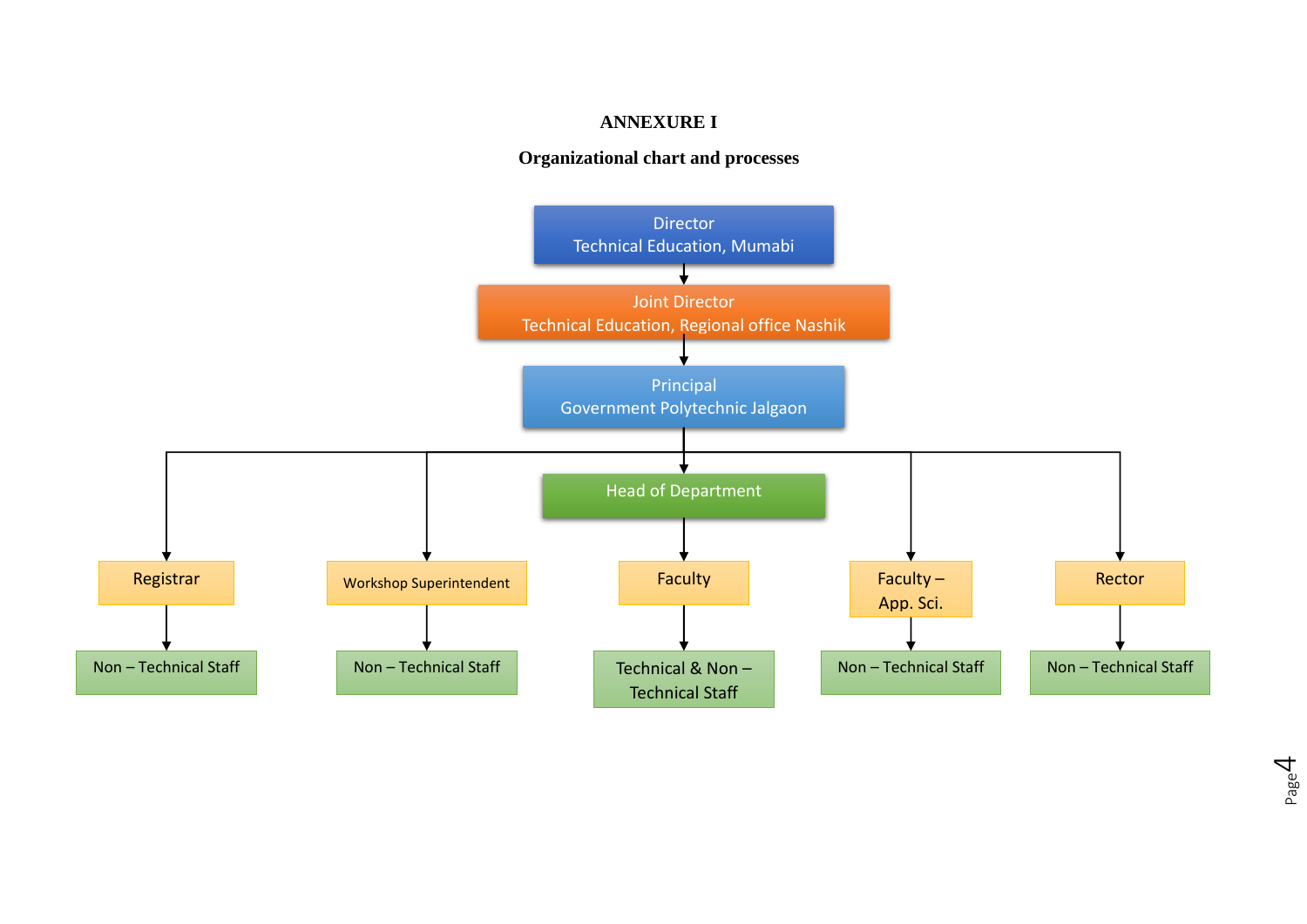## **ANNEXURE II**

# **Course/Branch wise list Faculty members**

<span id="page-4-0"></span>

| Sr.<br>No.     | <b>Name of Faculty</b>     | <b>Designation</b>                          | <b>Department</b> | Date of<br>Joining         |
|----------------|----------------------------|---------------------------------------------|-------------------|----------------------------|
|                |                            | <b>Department of Mechanical Engineering</b> |                   |                            |
| 1              | <b>SHRI. S.A. JAWALE</b>   | Lecturer in ME                              | <b>ME</b>         | 07-09-2013                 |
| $\overline{2}$ | DR. A.D.VIKHAR             | Lecturer in ME                              | <b>ME</b>         | $01-11-2013$               |
| 3              | SHRI. P.P.GADE             | Lecturer in ME                              | <b>ME</b>         | 02-11-2013                 |
| $\overline{4}$ | SHRI. D.M.PATIL            | Lecturer in ME                              | <b>ME</b>         | 07-08-2014                 |
| 5              | SHRI. K.M.THAKUR           | Lecturer in ME                              | <b>ME</b>         | 12-08-2014                 |
| 6              | SHRI. A.F.KHAN             | Lecturer in ME                              | <b>ME</b>         | 21-12-2017                 |
| $\overline{7}$ | SMT.K. S.BORKAR (RAWALE)   | Lecturer in ME                              | <b>ME</b>         | 30-12-2017                 |
| 8              | SHRI A. S. CHAUDHARI       | Lecturer in ME                              | <b>ME</b>         | 11-02-2011                 |
| 9              | SMT. P.N. (JADHAV) MHASKE  | Lecturer in ME                              | <b>ME</b>         | 28-12-2017                 |
| 10             | SHRI P.S.KULKARNI          | Lecturer in ME                              | <b>ME</b>         | 05-02-1996                 |
| 11             | SHRI A. G. WAGHULDE        | Lecturer in ME                              | <b>ME</b>         |                            |
| 12             | SHRI K. G. PATIL           | Workshop Supt.                              | <b>ME</b>         | 30-10-2003                 |
|                |                            | <b>Department of Applied Science</b>        |                   |                            |
| 13             | SHRI.C.P. BHOLE            | Lecturer in Physics                         | Applied Sci.      | 29-10-1997                 |
| 14             | SHRI M. R. Patil           | Lecturer In Physics                         | Applied Sci.      | 27-03-2003                 |
| 15             | SMT. K.K. ATTARDE (TALELE) | Lecturer In Physics                         | Applied Sci.      | 27-10-2003                 |
| 16             | SHRI A. M. GHULE           | Lecturer in Chemistry                       | Applied Sci.      | 02-07-2012                 |
| 17             | SHRI R. B. PANPATIL        | <b>Lecturer</b> in Mathematics              | Applied Sci.      | 02-04-2008                 |
| 18             | SMT. P.R. NEMADE           | Lecturer in Mathematics                     | Applied Sci.      | 20-01-2012                 |
| 19             | <b>SHRI S. N.DHAMALE</b>   | Lecturer in English                         | Applied Sci.      | 02-07-2012                 |
| 20             | DR. R. D. GOSAVI           | Lecturer in English                         | Applied Sci.      | 21-07-2015                 |
| 21             | DR. A. P. KOTKAR           | Lecturer in English                         | Applied Sci.      | 24-07-2015                 |
|                |                            | <b>Department of Civil Engineering</b>      |                   |                            |
| 22             | <b>SHRI S.P. PAGARE</b>    | Head of Civil                               | Civil             | 06-10-1989                 |
| 23             | DR. P. M. PATIL            | Head of Civil                               | Civil             | 24-08-2016                 |
| 24             | Dr. R.U. Kamodkar          | Lecturer in Civil                           | Civil             | 08-03-2011                 |
| 25             | SMT. Y.M. PATIL            | Lecturer in Civil                           | Civil             | 30-10-2007                 |
| 26             | Shri. K.P. Wankhede        | Lecturer in APM                             | <b>APM</b>        | 28-07-1989                 |
| 27             | SHRI N.M. ANDHALE          | Lecturer in APM                             | <b>APM</b>        | 02-09-2020                 |
|                |                            | <b>Department of Computer Engineering</b>   |                   |                            |
| 28             | Dr. P P CHAUDHARI          | <b>Head Computer</b>                        | CO                | 27-03-2011                 |
| 29             | SMT. ASHA P. CHAUDHARI     | Lecturer in CO                              | CO                | 28-10-2003                 |
| 30             | SHRI A. S. CHAUDHARI       | Lecturer in CO                              | CO                | 09-09-2009                 |
| 31             | SMT. A. B. LOKHANDE        | Lecturer in CO                              | CO                | 07-03-2011                 |
| 32             | SHRIN. B. PAWAR            | Lecturer in CO                              | CO                | $09-03-2011$               |
| 33             | SHRI S. P. SURYAVANSHI     | Lecturer in CO                              | CO                | $20-06-2019$ $\frac{0}{8}$ |

 $\frac{N}{N}$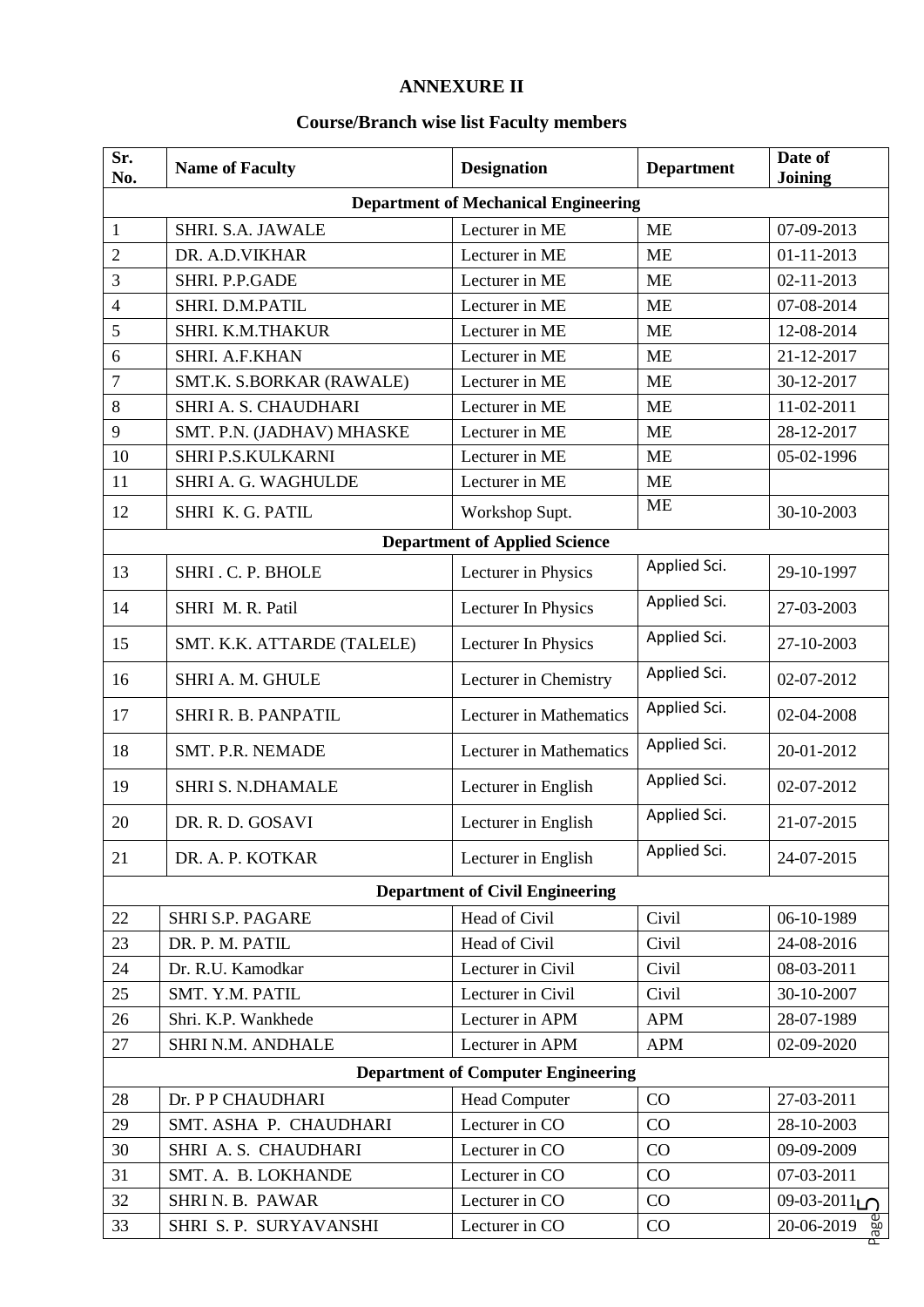| Sr.<br>No. | <b>Name of Faculty</b>                 | <b>Designation</b>                                        | <b>Department</b> | Date of<br><b>Joining</b> |  |  |  |  |  |  |
|------------|----------------------------------------|-----------------------------------------------------------|-------------------|---------------------------|--|--|--|--|--|--|
| 34         | SHRI G. J. PALVE                       | Lecturer in CO                                            | CO                | 16-12-2008                |  |  |  |  |  |  |
|            |                                        | <b>Department of Electrical Engineering</b>               |                   |                           |  |  |  |  |  |  |
| 35         | Mr. A. S. Zope                         | Lecturer in EE                                            | EE                | 10-02-1992                |  |  |  |  |  |  |
| 36         | Mr. S. V. Kothawade                    | Lecturer in EE                                            | EE                | 18-08-2001                |  |  |  |  |  |  |
| 37         | Smt. S. R. Saraf                       | Lecturer in EE                                            | EE                | 25-10-2011                |  |  |  |  |  |  |
| 38         | Mr. C. P. Salunkhe                     | Lecturer in EE                                            | $\rm{EE}$         | 20-08-2016                |  |  |  |  |  |  |
| 39         | Mr. J. K. Pandit                       | Lecturer in EE                                            | EE                | 22-08-2016                |  |  |  |  |  |  |
| 40         | Mr. N. O. Jadhav                       | Lecturer in EE                                            | EE                | 06-10-2020                |  |  |  |  |  |  |
| 41         | Mr. N. S. Varade                       | Lecturer in EE                                            | EE                | 21-12-2018                |  |  |  |  |  |  |
|            |                                        | Department of Electronics & Telecommunication Engineering |                   |                           |  |  |  |  |  |  |
| 42         | Mr. K.P.Akole                          | Lecturer in ETC                                           | <b>ETC</b>        | 05-02-1992                |  |  |  |  |  |  |
| 43         | Smt.V.B.Patil                          | Lecturer in ETC                                           | <b>ETC</b>        | $01 - 11 - 2010$          |  |  |  |  |  |  |
| 44         | Mr. M.R.Umbarkar                       | Lecturer in ETC                                           | <b>ETC</b>        | $02 - 11 - 2010$          |  |  |  |  |  |  |
| 45         | Smt. S.A.Jain                          | Lecturer in ETC                                           | <b>ETC</b>        | 08-11-2010                |  |  |  |  |  |  |
| 46         | Mr. C.P.Barhate                        | Lecturer in ETC                                           | <b>ETC</b>        | 18-11-2010                |  |  |  |  |  |  |
| 47         | Mr. B. M. Chaudhari                    | Lecturer in ETC                                           | <b>ETC</b>        | 16-11-2010                |  |  |  |  |  |  |
|            | <b>Department of Pharmacy</b>          |                                                           |                   |                           |  |  |  |  |  |  |
| 48         | Mr. R. B. Duade                        | Lecturer in PH                                            | Pharmacy          | 25-09-2019                |  |  |  |  |  |  |
| 49         | Dr. C. R. Pawar                        | Lecturer in PH                                            | Pharmacy          | 17-10-2011                |  |  |  |  |  |  |
| 50         | Mr. T. M. Kazi                         | Lecturer in PH                                            | Pharmacy          | 30-10-2011                |  |  |  |  |  |  |
| 51         | Dr. P. D. Aragade                      | Lecturer in PH                                            | Pharmacy          | 02-11-2011                |  |  |  |  |  |  |
| 52         | Mr. S. E. Gaikwad                      | Lecturer in PH                                            | Pharmacy          | 29-09-2017                |  |  |  |  |  |  |
| 53         | SHRI I. S. RITAPURE                    | Lecturer in PH                                            | Pharmacy          | 10-12-2003                |  |  |  |  |  |  |
| 54         | Dr. V. P. Kahale                       | Lecturer in PH                                            | Pharmacy          | 02-12-2018                |  |  |  |  |  |  |
|            |                                        | <b>Department of Information Technology</b>               |                   |                           |  |  |  |  |  |  |
| 55         | Mr. H. K. Nemade                       | Lecturer in IT                                            | IT                | 16-12-2008                |  |  |  |  |  |  |
| 56         | Smt. S. D. Patil                       | Lecturer in IT                                            | IT                | 15-02-2011                |  |  |  |  |  |  |
| 57         | Smt.S.A. Sarwade                       | Lecturer in IT                                            | IT                | 15-02-2011                |  |  |  |  |  |  |
| 58         | SHRI AMOL P. CHAUDHARI                 | Lecturer in IT                                            | IT                | 23-02-2011                |  |  |  |  |  |  |
| 59         | S.R.LANDGE                             | Lecturer in IT                                            | IT                | 03-11-2011                |  |  |  |  |  |  |
| 60         | Smt. V. S. KUNDLIKAR                   | Lecturer in IT                                            | IT                | 15-02-2011                |  |  |  |  |  |  |
| 61         | <b>SMT. REKHA V.PATIL</b><br>(KALAMBE) | Lecturer in IT                                            | IT                | 18-02-2011                |  |  |  |  |  |  |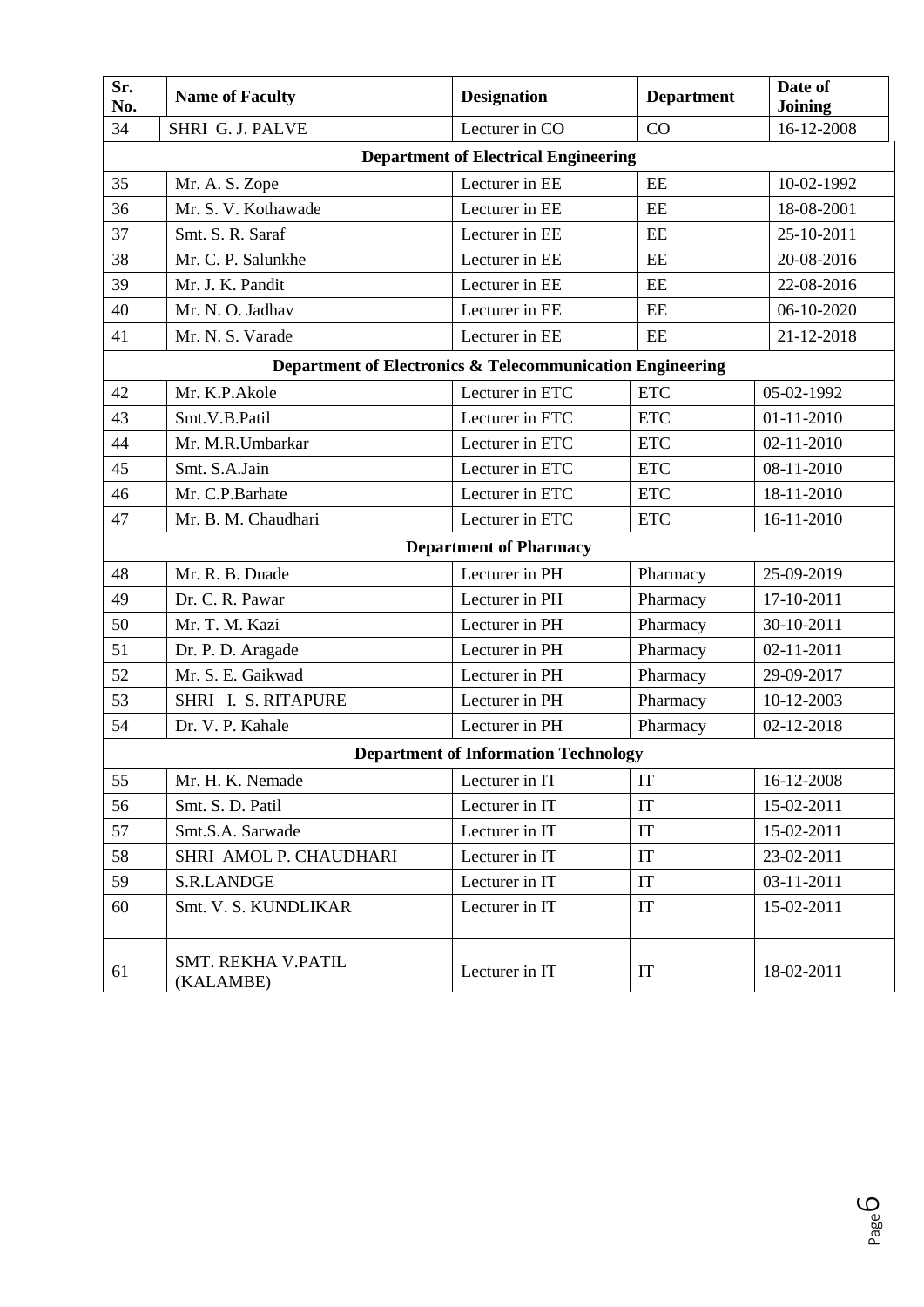# **ANNEXURE III**

# **Profile of Faculty**

<span id="page-6-0"></span>

| Sr. No.        | <b>Name of Programme</b>                                         | <b>Link for Faculty Profile</b>       |
|----------------|------------------------------------------------------------------|---------------------------------------|
| 1              | Civil Engineering Department                                     | <b>Click here for Faculty Profile</b> |
| $\overline{2}$ | <b>Mechanical Engineering Department</b>                         | <b>Click here for Faculty Profile</b> |
| 3              | <b>Electrical Engineering Department</b>                         | <b>Click here for Faculty Profile</b> |
| $\overline{4}$ | Electronics & Telecommunication<br><b>Engineering Department</b> | <b>Click here for Faculty Profile</b> |
| 5              | <b>Computer Engineering Department</b>                           | <b>Click here for Faculty Profile</b> |
| 6              | <b>Information Technology</b>                                    | <b>Click here for Faculty Profile</b> |
| 7              | Pharmacy                                                         | <b>Click here for Faculty Profile</b> |
| 8              | <b>Applied Sciences</b>                                          | <b>Click here for Faculty Profile</b> |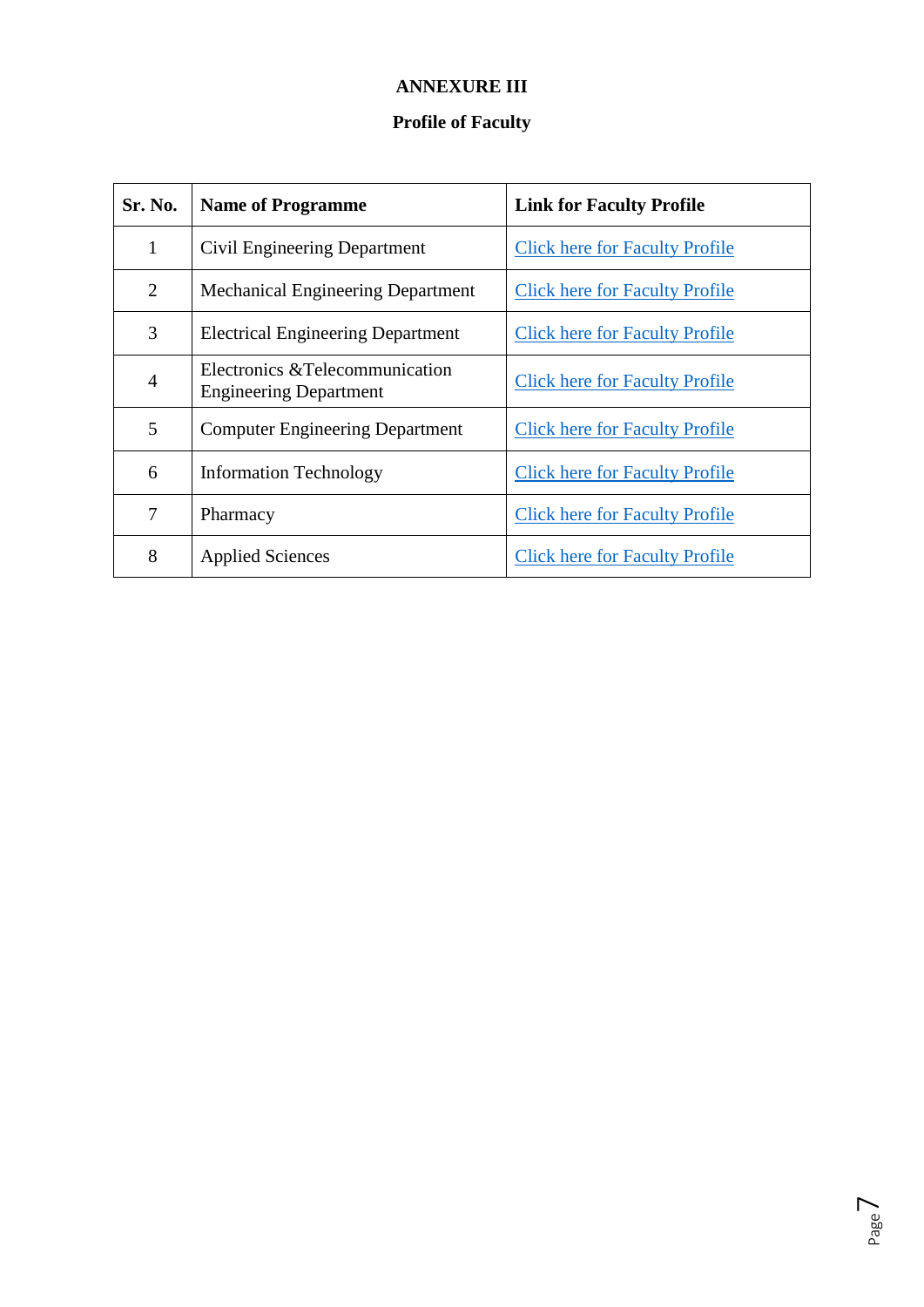| SR.<br>No.      | Name of<br>the Course                                                                             | Sh<br>ift        | Appr<br>oved<br>Intake | Gener<br>al<br>Male<br>exclu<br>ding<br>Minor<br>ity | Gener<br>al<br>Femal<br>e<br>exclu<br>ding<br>Minor<br>ity | OBC<br>Male<br>(inclu<br>ding<br>VJ,<br>NT-<br>DT,<br>SBC,<br>Other) | OBC<br>Femal<br>e<br>(inclu<br>ding<br>VJ,<br>NT-<br>DT,<br>SBC,<br>Other) | <b>SC</b><br>M<br>ale | <b>SC</b><br>Fem<br>ale | <b>ST</b><br>Male                         | <b>ST</b><br>Fem<br>ale | Physica<br>11y<br>Handica<br>pped<br>Male | Physica<br>11y<br>Handica<br>pped<br>Female | Mino<br>rity<br>Male | Transg<br>ender  | Mino<br>rity<br>Fema<br>le | TF<br>W<br>Ma<br>le | TF<br>W<br>Fem<br>ale | Total<br>Students(SC+ST+OBC_GEN<br>ERAL+Minority) |
|-----------------|---------------------------------------------------------------------------------------------------|------------------|------------------------|------------------------------------------------------|------------------------------------------------------------|----------------------------------------------------------------------|----------------------------------------------------------------------------|-----------------------|-------------------------|-------------------------------------------|-------------------------|-------------------------------------------|---------------------------------------------|----------------------|------------------|----------------------------|---------------------|-----------------------|---------------------------------------------------|
| $\Box$          | <b>MECHANIC</b><br>${\rm AL}$<br><b>ENGINEERI</b><br>NG                                           | 1st<br>Sh<br>ift | 180                    | 29                                                   | 3                                                          | 85                                                                   | 15                                                                         | 21                    | $\overline{0}$          | -1                                        | $\overline{0}$          | $\boldsymbol{0}$                          | $\boldsymbol{0}$                            | 15                   | $\mathbf{0}$     | $\mathbf{0}$               | 9                   | $\overline{0}$        | 186                                               |
| 2               | <b>ELECTRICA</b><br>L<br><b>ENGINEERI</b><br>NG                                                   | 1st<br>Sh<br>ift | 60                     | 10                                                   | 5                                                          | 24                                                                   | 12                                                                         | 6                     | $\overline{3}$          | $\overline{2}$                            | $\Omega$                | $\mathbf{0}$                              | $\overline{0}$                              | $\mathbf{0}$         | $\boldsymbol{0}$ | $\Omega$                   | $\sqrt{2}$          | -1                    | 68                                                |
| 3               | <b>COMPUTER</b><br><b>ENGINEERI</b><br>NG                                                         | 1st<br>Sh<br>ift | 90                     | 10                                                   | 12                                                         | 24                                                                   | 39                                                                         | 3                     | 10                      | J.                                        | $\overline{4}$          | 1                                         | $\overline{0}$                              | $\mathbf{0}$         | $\boldsymbol{0}$ | $\Omega$                   | $\mathfrak{Z}$      | $\mathfrak{2}$        | 104                                               |
| $\overline{4}$  | <b>ELECTRON</b><br>ICS $\&$<br>TELE-<br><b>COMMUNI</b><br><b>CATION</b><br><b>ENGINEERI</b><br>NG | 1st<br>Sh<br>ift | 60                     | $8\,$                                                | $\overline{7}$                                             | 25                                                                   | 21                                                                         | $\boldsymbol{2}$      | $\overline{4}$          | $\overline{1}$                            | $\overline{0}$          | $\boldsymbol{0}$                          | $\overline{0}$                              | $\boldsymbol{0}$     | $\boldsymbol{0}$ | $\boldsymbol{0}$           | $\mathbf{1}$        | $\boldsymbol{2}$      | 68                                                |
| 5               | PHARMAC<br>Y                                                                                      | 1st<br>Shi<br>ft | 60                     | 11                                                   | 14                                                         | 13                                                                   | 18                                                                         | 02                    | 04                      | 02<br>(Exclu<br>ding<br>01<br><b>NEUT</b> | 02                      | 03                                        | 00                                          | $00\,$               | $00\,$           | 01<br>(Buddi<br>st)        | 01                  | 02                    | 67                                                |
| 6               | <b>INFORMAT</b><br>ION<br><b>TECHNOLO</b><br>GY                                                   | 1st<br>Sh<br>ift | 60                     | $\,8\,$                                              | $\,8\,$                                                    | 26                                                                   | 14                                                                         | 6                     | $\overline{4}$          |                                           | $\mathbf{1}$            | $\boldsymbol{0}$                          | $\overline{0}$                              | $\mathbf{0}$         | $\boldsymbol{0}$ | $\mathbf{0}$               | $\sqrt{2}$          |                       | 68                                                |
| $7\phantom{.0}$ | $\text{CIVIL}$<br><b>ENGINEERI</b><br>NG                                                          | 1st<br>Sh<br>ift | 120                    | 19                                                   | 10                                                         | 45                                                                   | 28                                                                         | 12                    | 9                       | $\overline{7}$                            | $\mathbf{1}$            | $\boldsymbol{0}$                          | $\overline{0}$                              | $\overline{4}$       | $\mathbf{0}$     | $\mathbf{0}$               | 3                   | 3                     | 131                                               |

#### Annexure IV **- Admission Details for 202 1 - 2 2**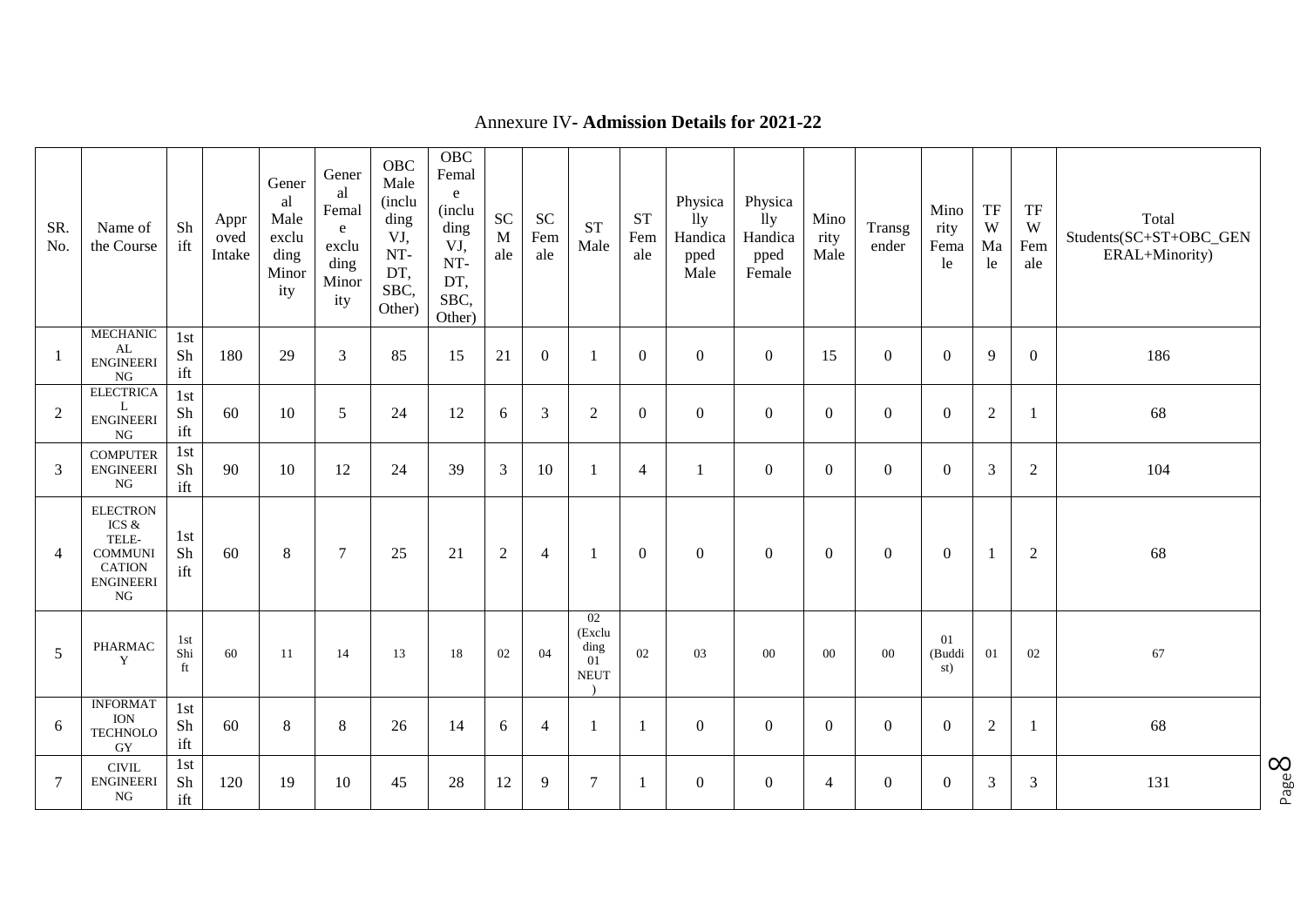<span id="page-8-1"></span><span id="page-8-0"></span>

| SR.N<br>$\mathbf{O}$ . | Name of the<br>Course                                                                       | Shi<br>ft        | Appro<br>ved<br>Intake | Genera<br>1 Male<br>excludi<br>ng<br>Minori<br>ty | Genera<br>Female<br>excludi<br>ng<br>Minori<br>ty | <b>OBC</b><br>Male<br>(includ<br>ing VJ,<br>NT-<br>DT,<br>SBC,<br>Other) | <b>OBC</b><br>Female<br>(includ<br>ing VJ,<br>NT-<br>DT,<br>SBC,<br>Other) | <b>SC</b><br>Ma<br>le | <b>SC</b><br>Fem<br>ale | <b>ST</b><br>Ma<br>le | <b>ST</b><br>Fem<br>ale | Physicall<br>y<br>Handicap<br>ped Male | Physicall<br>y<br>Handicap<br>ped<br>Female | Minor<br>ity<br>Male | Transgen<br>der | Minor<br>ity<br>Femal<br>e | TF<br>W<br>Ma<br>le | <b>TFW</b><br>Fem<br>ale | Total<br>Students<br>$(SC+$<br>$ST+$<br>OBC<br><b>GENER</b><br>$AL+$<br>Minority) |
|------------------------|---------------------------------------------------------------------------------------------|------------------|------------------------|---------------------------------------------------|---------------------------------------------------|--------------------------------------------------------------------------|----------------------------------------------------------------------------|-----------------------|-------------------------|-----------------------|-------------------------|----------------------------------------|---------------------------------------------|----------------------|-----------------|----------------------------|---------------------|--------------------------|-----------------------------------------------------------------------------------|
|                        | <b>MECHANICA</b><br>L<br><b>ENGINEERIN</b><br>G                                             | 1st<br>Shi<br>ft | 180                    | 22                                                | $\overline{4}$                                    | 100                                                                      | 28                                                                         | 18                    | $\overline{4}$          | $\overline{4}$        | $\theta$                | $\Omega$                               | $\boldsymbol{0}$                            | 10                   | $\overline{0}$  |                            | 5                   | -1                       | 191                                                                               |
| 2                      | <b>ELECTRICAL</b><br><b>ENGINEERIN</b><br>G                                                 | 1st<br>Shi<br>ft | 60                     | 8                                                 | $\mathbf{1}$                                      | 23                                                                       | 18                                                                         | $\overline{4}$        | $\overline{4}$          | 5                     | $\Omega$                | $\Omega$                               | $\theta$                                    | $\Omega$             | $\Omega$        | $\theta$                   | $\overline{1}$      | 2                        | 63                                                                                |
| 3                      | <b>COMPUTER</b><br><b>ENGINEERIN</b><br>G                                                   | 1st<br>Shi<br>ft | 90                     | 6                                                 | 8                                                 | 29                                                                       | 48                                                                         | 5                     | 5                       | $\mathbf{1}$          | $\overline{2}$          | $\mathbf{1}$                           | $\boldsymbol{0}$                            | $\Omega$             | $\overline{0}$  | $\theta$                   | $\theta$            | $\Omega$                 | 104                                                                               |
| $\overline{4}$         | <b>ELECTRONIC</b><br>S & TELE-<br><b>COMMUNICA</b><br><b>TION</b><br><b>ENGINEERIN</b><br>G | 1st<br>Shi<br>ft | 60                     | $\tau$                                            | 2                                                 | 14                                                                       | 37                                                                         | 3                     | $\overline{1}$          | $\overline{0}$        | $\theta$                | $\Omega$                               | $\mathbf{0}$                                | $\overline{2}$       | $\overline{0}$  |                            | $\theta$            | 3                        | 67                                                                                |
| 5                      | <b>PHARMACY</b>                                                                             | 1st<br>Shi<br>ft | 60                     | 9                                                 | 11                                                | 17                                                                       | 17                                                                         | $\overline{4}$        | 7                       | $\mathbf{1}$          | $\Omega$                | 2                                      | $\mathbf{1}$                                | $\theta$             | $\overline{0}$  | $\theta$                   | 2                   | $\theta$                 | 66                                                                                |
| 6                      | <b>INFORMATIO</b><br>$\mathbf N$<br><b>TECHNOLOG</b><br>Y                                   | 1st<br>Shi<br>ft | 60                     | 10                                                | $\overline{5}$                                    | 24                                                                       | 21                                                                         | $\overline{4}$        | 3                       | $\theta$              | $\overline{1}$          | $\Omega$                               | $\theta$                                    | $\overline{1}$       | $\theta$        | $\Omega$                   | 2                   | -1                       | 69                                                                                |
| 7                      | <b>CIVIL</b><br><b>ENGINEERIN</b><br>G                                                      | 1st<br>Shi<br>ft | 120                    | 10                                                | 10                                                | 53                                                                       | 27                                                                         | 9                     | 8                       | $\overline{2}$        | 3                       | $\overline{1}$                         | $\theta$                                    | 9                    | $\theta$        | $\overline{2}$             | 5                   |                          | 133<br>$\sigma$                                                                   |

### Annexure IV **- Admission Details for 2020-21**

Page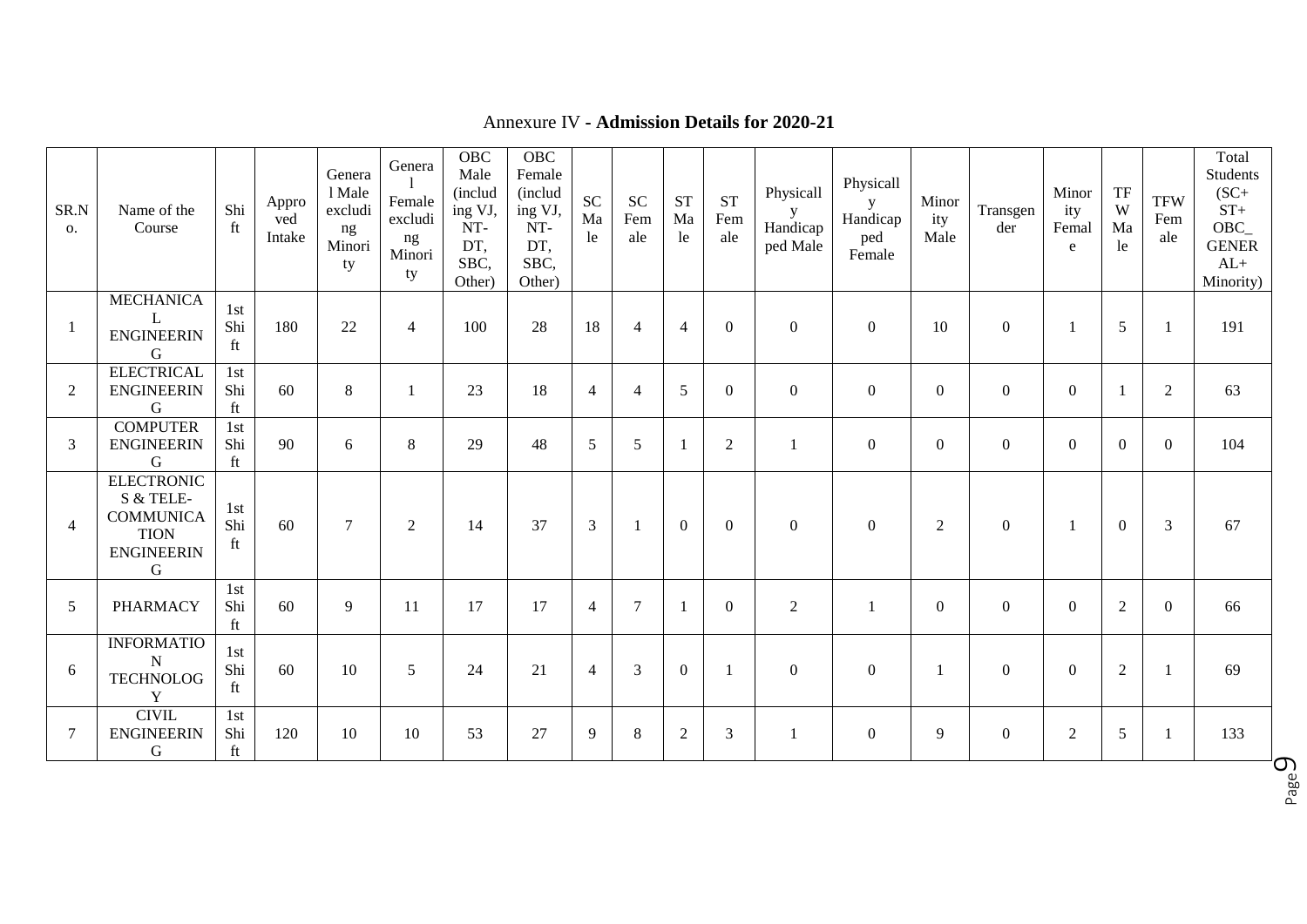### **ANNEXURE V**

### **Information of Infrastructure and Other Resources Available**

| Sr. No.        | <b>Name of Programme</b>                                         | <b>Information of Infrastructure</b>   |
|----------------|------------------------------------------------------------------|----------------------------------------|
| $\mathbf{1}$   | Civil Engineering Department                                     | <b>Click here for Dept Information</b> |
| $\overline{2}$ | <b>Mechanical Engineering Department</b>                         | <b>Click here for Dept Information</b> |
| 3              | <b>Electrical Engineering Department</b>                         | <b>Click here for Dept Information</b> |
| $\overline{4}$ | Electronics & Telecommunication<br><b>Engineering Department</b> | <b>Click here for Dept Information</b> |
| 5              | <b>Computer Engineering Department</b>                           | <b>Click here for Dept Information</b> |
| 6              | <b>Information Technology</b>                                    | <b>Click here for Dept Information</b> |
| 7              | Pharmacy                                                         | <b>Click here for Dept Information</b> |
| 8              | <b>Applied Sciences</b>                                          | Click here for Dept Information        |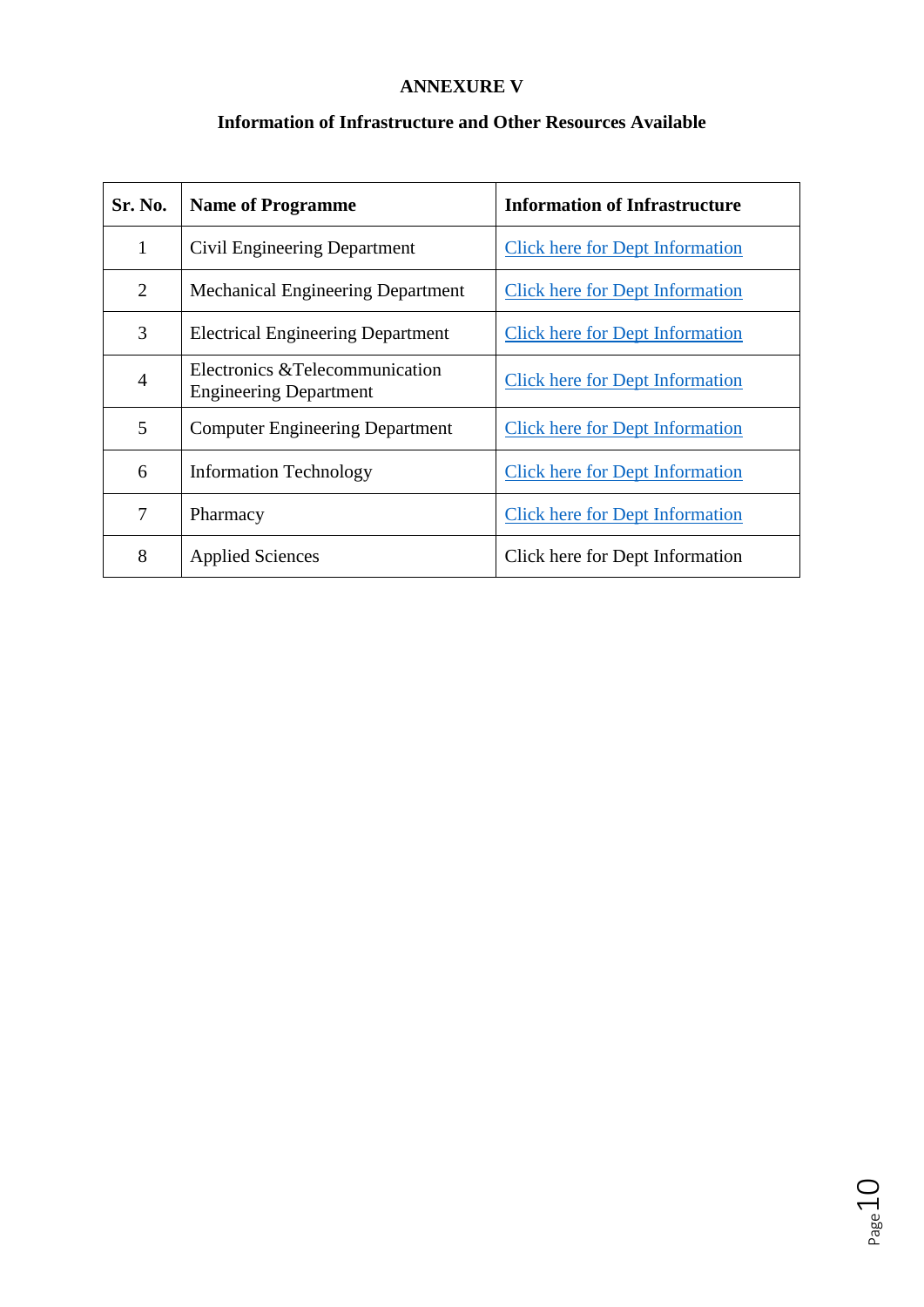# **Annexure VI**

Land/Built-up area details

| SI.                          | Name of the        | <b>Document</b> | Date of             | Plot No.   | <b>Address</b>  | Area in |  |  |  |  |
|------------------------------|--------------------|-----------------|---------------------|------------|-----------------|---------|--|--|--|--|
| No.                          | <b>Deed Holder</b> | No.             | <b>Registration</b> |            | (Village)       | Acre    |  |  |  |  |
|                              |                    |                 |                     |            | <b>District</b> |         |  |  |  |  |
| 01.                          | Polytechnic        | <b>PWD</b>      | 06/02/1960          | Govt. land | NH-06,          | 44.92   |  |  |  |  |
|                              | School, Jalgaon    |                 |                     |            | Jilha Peth,     |         |  |  |  |  |
|                              |                    |                 |                     |            | Jalgaon         |         |  |  |  |  |
| 44.92<br>Total area in acres |                    |                 |                     |            |                 |         |  |  |  |  |

| <b>Room</b><br>No. | <b>Room Type</b>                     | Carpet<br>Area $(m^2)$ | <b>Completion</b><br>of Flooring | Completion<br><b>of</b><br><b>Walls and</b><br>painting | <b>Completion of</b><br><b>Electrification</b><br>and lighting |
|--------------------|--------------------------------------|------------------------|----------------------------------|---------------------------------------------------------|----------------------------------------------------------------|
| 101                | <b>Board Room</b>                    | 23.24                  | Yes                              | Yes                                                     | Yes                                                            |
| 102                | Language Laboratory                  | 66                     | Yes                              | Yes                                                     | Yes                                                            |
| 104                | Laboratory                           | 96                     | Yes                              | Yes                                                     | Yes                                                            |
| 105                | Laboratory                           | 120                    | Yes                              | Yes                                                     | Yes                                                            |
| 106                | Laboratory                           | 117.75                 | Yes                              | Yes                                                     | Yes                                                            |
| 107                | Boys Common Room                     | 93.04                  | Yes                              | Yes                                                     | Yes                                                            |
| 109                | Drawing Hall                         | 298.49                 | Yes                              | Yes                                                     | Yes                                                            |
| 112                | Cabin for Head of Dept               | 36                     | Yes                              | Yes                                                     | Yes                                                            |
| 112                | First aid cum Sick Room              | 14.82                  | Yes                              | Yes                                                     | Yes                                                            |
| 114                | <b>Computer Centre</b>               | 81.83                  | Yes                              | Yes                                                     | Yes                                                            |
| 115                | <b>Faculty Room</b>                  | 8                      | Yes                              | Yes                                                     | Yes                                                            |
| 115                | Classroom                            | 53.41                  | Yes                              | Yes                                                     | Yes                                                            |
| 116                | Cabin for Head of Dept               | 67.81                  | Yes                              | Yes                                                     | Yes                                                            |
| 117                | <b>Faculty Room</b>                  | 8                      | Yes                              | Yes                                                     | Yes                                                            |
| 119                | Classroom                            | 81.3                   | Yes                              | Yes                                                     | Yes                                                            |
| 120                | Classroom                            | 78.75                  | Yes                              | Yes                                                     | Yes                                                            |
| 121                | <b>Stationery Store</b>              | 22.8                   | Yes                              | Yes                                                     | Yes                                                            |
| 122                | Classroom                            | 81.53                  | Yes                              | Yes                                                     | Yes                                                            |
| 124                | Classroom                            | 334.49                 | Yes                              | Yes                                                     | Yes                                                            |
| 126                | Laboratory                           | 93.04                  | Yes                              | Yes                                                     | Yes                                                            |
| 127                | Laboratory                           | 117.75                 | Yes                              | Yes                                                     | Yes                                                            |
| 128                | Laboratory                           | 69.3                   | Yes                              | Yes                                                     | Yes                                                            |
| 129                | Laboratory                           | 84.37                  | Yes                              | Yes                                                     | Yes                                                            |
| 130                | <b>Placement Office</b>              | 30                     | Yes                              | Yes                                                     | Yes                                                            |
| 131                | Laboratory                           | 73.33                  | Yes                              | Yes                                                     | Yes                                                            |
| 201                | Seminar Hall                         | 334                    | Yes                              | Yes                                                     | Yes                                                            |
| 204                | Classroom                            | 93.53                  | Yes                              | Yes                                                     | Yes                                                            |
| 205                | Classroom                            | 81.53                  | Yes                              | Yes                                                     | Yes                                                            |
| 206                | Classroom                            | 81.92                  | Yes                              | Yes                                                     | Yes                                                            |
| 207                | Classroom                            | 78.86                  | Yes                              | Yes                                                     | Yes                                                            |
| 208                | <b>Principal Directors</b><br>Office | 48.98                  | Yes                              | Yes                                                     | Yes                                                            |
| 211                | Office All Inclusive                 | 78.8                   | Yes                              | Yes                                                     | Yes                                                            |
| 213                | Office All Inclusive                 | 142.23                 | Yes                              | Yes                                                     | Yes                                                            |

Page 11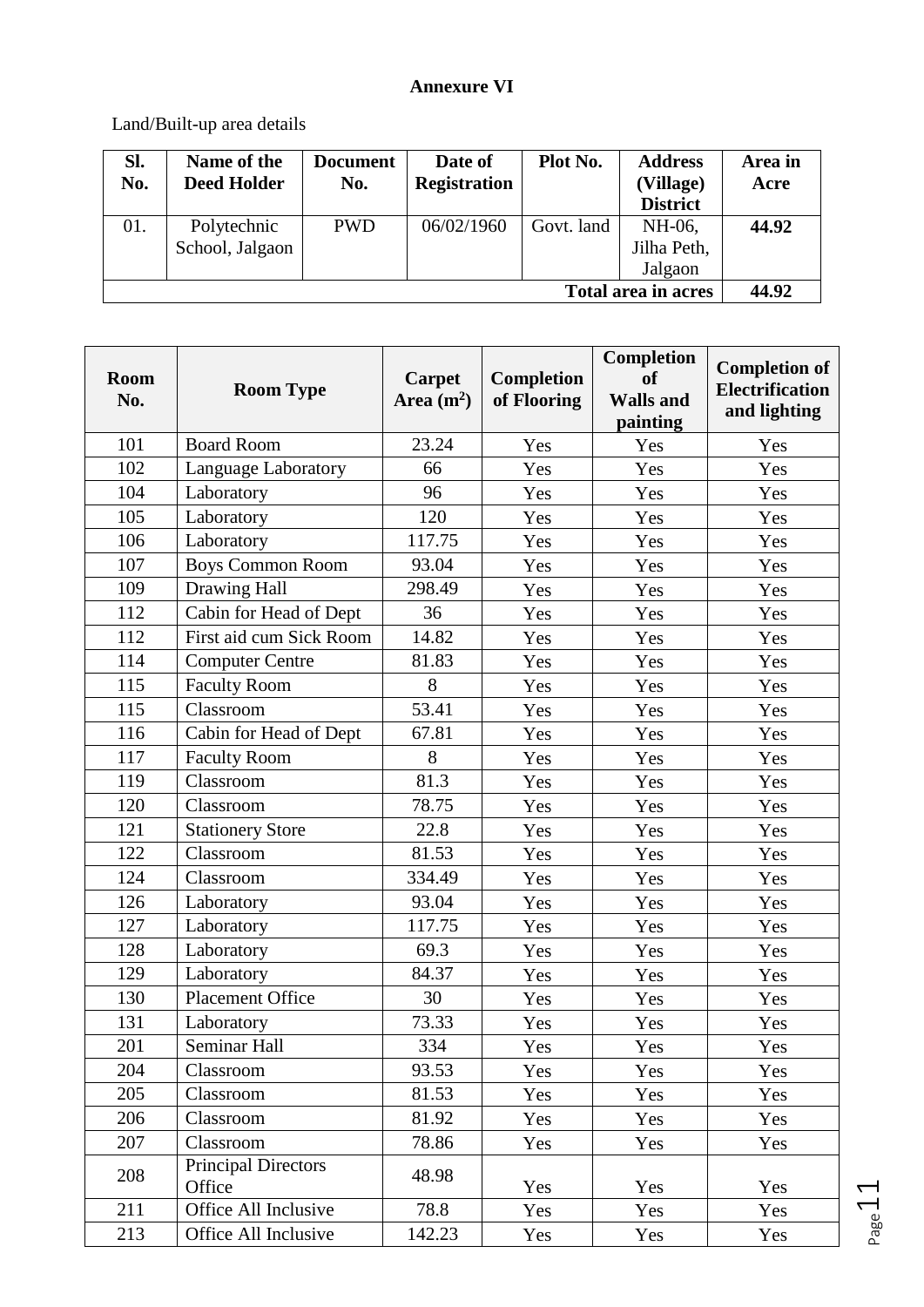| <b>Room</b><br>No. | <b>Room Type</b>         | <b>Carpet</b><br>Area $(m2)$ | Completion<br>of Flooring | Completion<br><b>of</b><br><b>Walls and</b><br>painting | <b>Completion of</b><br><b>Electrification</b><br>and lighting |  |  |
|--------------------|--------------------------|------------------------------|---------------------------|---------------------------------------------------------|----------------------------------------------------------------|--|--|
| 214                | Laboratory               | 42                           | Yes                       | Yes                                                     | Yes                                                            |  |  |
| 216                | Laboratory               | 66                           | Yes                       | Yes                                                     | Yes                                                            |  |  |
| 219                | Seminar Hall             | 334.39                       | Yes                       | Yes                                                     | Yes                                                            |  |  |
| 105A               | Laboratory               | 120                          | Yes                       | Yes                                                     | Yes                                                            |  |  |
| 109A               | <b>Tutorial Room</b>     | 36                           | Yes                       | Yes                                                     | Yes                                                            |  |  |
| 110,11             | Laboratory               | 81.3                         | Yes                       | Yes                                                     | Yes                                                            |  |  |
| 117, 118           | Laboratory               | 80.13                        | Yes                       | Yes                                                     | Yes                                                            |  |  |
| 128A               | Laboratory               | 69.3                         | Yes                       | Yes                                                     | Yes                                                            |  |  |
| 129A               | Laboratory               | 84.37                        | Yes                       | Yes                                                     | Yes                                                            |  |  |
| 129B               | Maintenance              | 23.24                        | Yes                       | Yes                                                     | Yes                                                            |  |  |
| 131A               | Laboratory               | 73.33                        | Yes                       | Yes                                                     | Yes                                                            |  |  |
| 131B               | Laboratory               | 73.33                        | Yes                       | Yes                                                     | Yes                                                            |  |  |
| 205A               | Pantry for Staff         | 10.98                        | Yes                       | Yes                                                     | Yes                                                            |  |  |
| 216A               | <b>Tutorial Room</b>     | 33                           | Yes                       | Yes                                                     | Yes                                                            |  |  |
| $BH-1$             | Office All Inclusive     | 40                           | Yes                       | Yes                                                     | Yes                                                            |  |  |
| $BH-2$             | Office All Inclusive     | 40                           | Yes                       | Yes                                                     | Yes                                                            |  |  |
| <b>BHNEW</b>       | Boys' Hostel             | 2837                         | Yes                       | Yes                                                     | Yes                                                            |  |  |
| <b>BHOLD</b>       | Boys' Hostel             | 3660                         | Yes                       | Yes                                                     | Yes                                                            |  |  |
| <b>CANTEN</b>      | Cafeteria                | 174                          | Yes                       | Yes                                                     | Yes                                                            |  |  |
| <b>GATE</b>        | Security                 | 5                            | Yes                       | Yes                                                     | Yes                                                            |  |  |
| <b>GHNEW</b>       | Girls' Hostel            | 2837                         | Yes                       | Yes                                                     | Yes                                                            |  |  |
| <b>GHOLD</b>       | Girls' Hostel            | 1037                         | Yes                       | Yes                                                     | Yes                                                            |  |  |
| IT                 | Security                 | 5                            | Yes                       | Yes                                                     | Yes                                                            |  |  |
| <b>IT101</b>       | Classroom                | 61.6                         | Yes                       | Yes                                                     | Yes                                                            |  |  |
| IT102              | Classroom                | 61.6                         | Yes                       | Yes                                                     | Yes                                                            |  |  |
| IT103              | Laboratory               | 40.58                        | Yes                       | Yes                                                     | Yes                                                            |  |  |
| <b>IT104</b>       | <b>Faculty Room</b>      | 19.55                        | Yes                       | Yes                                                     | Yes                                                            |  |  |
| IT106              | Toilet                   | 20.5                         | Yes                       | Yes                                                     | Yes                                                            |  |  |
| IT107              | Laboratory               | 61.6                         | Yes                       | Yes                                                     | Yes                                                            |  |  |
| <b>IT108</b>       | Laboratory               | 40.58                        | Yes                       | Yes                                                     | Yes                                                            |  |  |
| IT109              | Laboratory               | 70                           | Yes                       | Yes                                                     | Yes                                                            |  |  |
| <b>IT110</b>       | Cabin for Head of Dept   | 19.56                        | Yes                       | Yes                                                     | Yes                                                            |  |  |
| <b>IT110</b>       | <b>Tutorial Room</b>     | 33.51                        | Yes                       | Yes                                                     | Yes                                                            |  |  |
| <b>IT111</b>       | <b>Faculty Room</b>      | 20.28                        | Yes                       | Yes                                                     | Yes                                                            |  |  |
| <b>IT201</b>       | Classroom                | 61.59                        | Yes                       | Yes                                                     | Yes                                                            |  |  |
| <b>IT202</b>       | Classroom                | 61.59                        | Yes                       | Yes                                                     | Yes                                                            |  |  |
| <b>IT203</b>       | Laboratory               | 19.55                        | Yes                       | Yes                                                     | Yes                                                            |  |  |
| <b>IT204</b>       | Laboratory               | 61.59                        | Yes                       | Yes                                                     | Yes                                                            |  |  |
| <b>IT205</b>       | <b>Girls Common Room</b> | 5.37                         | Yes                       | Yes                                                     | Yes                                                            |  |  |
| <b>IT207</b>       | Toilet                   | 15                           | Yes                       | Yes                                                     | Yes                                                            |  |  |
| IT207              | Laboratory               | 61.59                        | Yes                       | Yes                                                     | Yes                                                            |  |  |
| <b>IT208</b>       | Toilet                   | 15.13                        | Yes                       | Yes                                                     | Yes                                                            |  |  |
| <b>IT208</b>       | Laboratory               | 40.57                        | Yes                       | Yes                                                     | Yes                                                            |  |  |
| <b>IT209</b>       | <b>Faculty Room</b>      | 10                           | Yes                       | Yes                                                     | Yes                                                            |  |  |
| IT210              | Laboratory               | 70                           | Yes                       | Yes                                                     | Yes                                                            |  |  |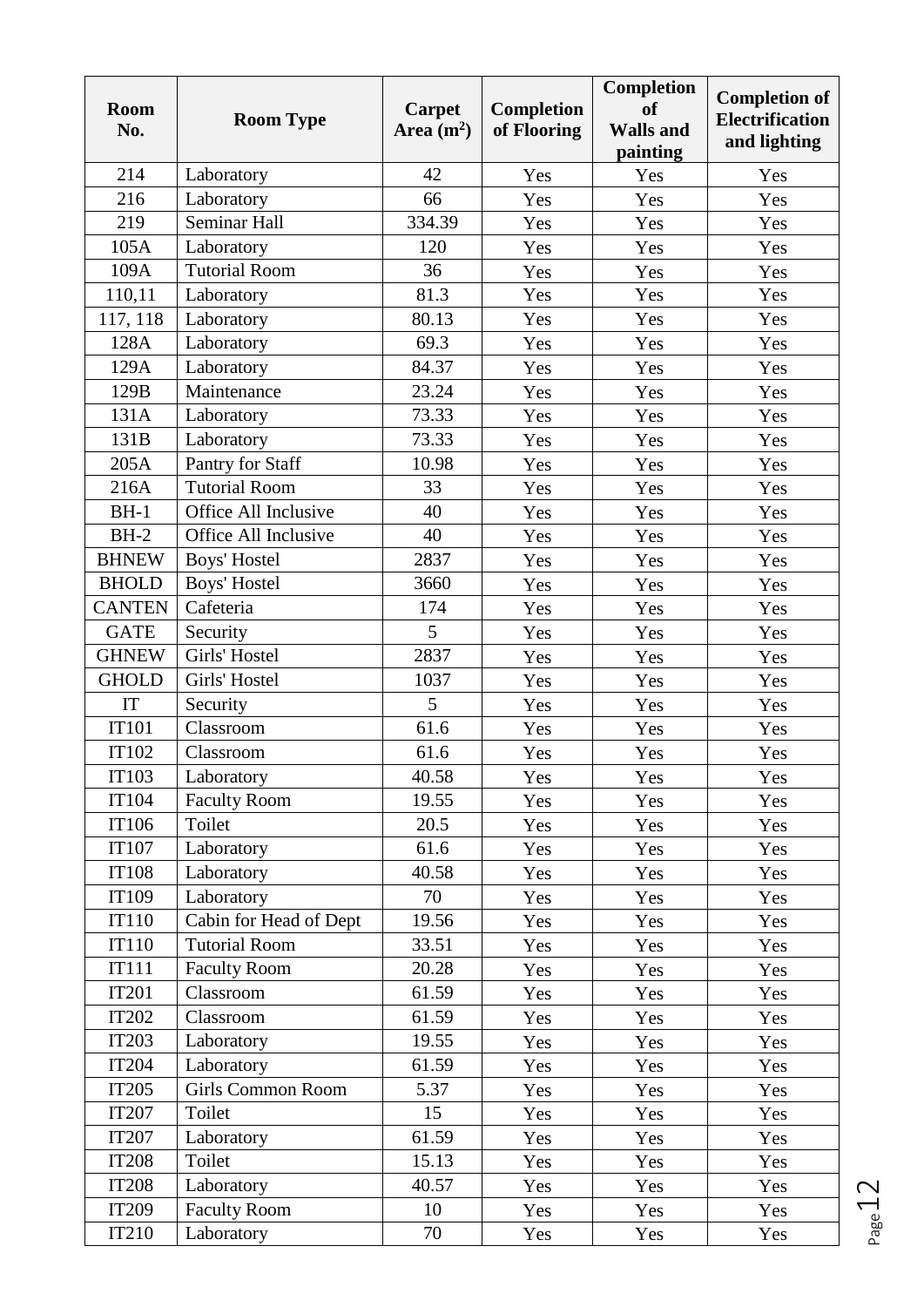| <b>Room</b><br>No. | <b>Room Type</b>           | <b>Carpet</b><br>Area $(m^2)$ | Completion<br>of Flooring | <b>Completion</b><br><b>of</b><br><b>Walls and</b><br>painting | <b>Completion of</b><br><b>Electrification</b><br>and lighting |
|--------------------|----------------------------|-------------------------------|---------------------------|----------------------------------------------------------------|----------------------------------------------------------------|
| <b>IT210A</b>      | <b>Tutorial Room</b>       | 33.51                         | Yes                       | Yes                                                            | Yes                                                            |
| IT211              | Cabin for Head of Dept     | 19.56                         | Yes                       | Yes                                                            | Yes                                                            |
| $IT-211$           | Library & Reading<br>Room  | 19.56                         | Yes                       | Yes                                                            | Yes                                                            |
| IT212              | <b>Faculty Room</b>        | 14.73                         | Yes                       | Yes                                                            | Yes                                                            |
| L                  | <b>Girls Common Room</b>   | 118                           | Yes                       | Yes                                                            | Yes                                                            |
| LB1                | Library & Reading<br>Room  | 587                           | Yes                       | Yes                                                            | Yes                                                            |
| PH101              | Laboratory                 | 82.8                          | Yes                       | Yes                                                            | Yes                                                            |
| PH102              | Laboratory                 | 82.8                          | Yes                       | Yes                                                            | Yes                                                            |
| PH103              | <b>Machine Room</b>        | 114.35                        | Yes                       | Yes                                                            | Yes                                                            |
| PH106              | Laboratory                 | 81.41                         | Yes                       | Yes                                                            | Yes                                                            |
| PH107              | <b>Central Store</b>       | 70.67                         | Yes                       | Yes                                                            | Yes                                                            |
| <b>PH108</b>       | <b>Boys Common Room</b>    | 25                            | Yes                       | Yes                                                            | Yes                                                            |
| PH109              | Housekeeping               | 8.29                          | Yes                       | Yes                                                            | Yes                                                            |
| PH110              | Toilet                     | 40                            | Yes                       | Yes                                                            | Yes                                                            |
| PH111              | Toilet                     | 40                            | Yes                       | Yes                                                            | Yes                                                            |
| PH112              | Laboratory                 | 27.16                         | Yes                       | Yes                                                            | Yes                                                            |
| PH-201             | Cabin for Head of Dept     | 24.36                         | Yes                       | Yes                                                            | Yes                                                            |
| PH202              | <b>Exam Control Office</b> | 30                            | Yes                       | Yes                                                            | Yes                                                            |
| <b>PH202B</b>      | <b>Faculty Room</b>        | 37.2                          | Yes                       | Yes                                                            | Yes                                                            |
| PH203              | <b>Instrument Room</b>     | 82.8                          | Yes                       | Yes                                                            | Yes                                                            |
| PH204              | Laboratory                 | 57.02                         | Yes                       | Yes                                                            | Yes                                                            |
| PH205              | Library & Reading<br>Room  | 66                            | Yes                       | Yes                                                            | Yes                                                            |
| PH206              | <b>Animal House</b>        | 7.48                          | Yes                       | Yes                                                            | Yes                                                            |
| PH207              | Toilet                     | 25                            | Yes                       | Yes                                                            | Yes                                                            |
| <b>PH208</b>       | Classroom                  | 81.29                         | Yes                       | Yes                                                            | Yes                                                            |
| PH209              | Classroom                  | 70.67                         | Yes                       | Yes                                                            | Yes                                                            |
| PH210              | <b>Girls Common Room</b>   | 40                            | Yes                       | Yes                                                            | Yes                                                            |
| PH211              | Housekeeping               | 8.29                          | Yes                       | Yes                                                            | Yes                                                            |
| PH212              | Toilet                     | 21.6                          | Yes                       | Yes                                                            | Yes                                                            |
| <b>PQTR</b>        | Principal's Quarter        | 263                           | Yes                       | Yes                                                            | Yes                                                            |
| <b>SHED</b>        | Security                   | 5                             | Yes                       | Yes                                                            | Yes                                                            |
| SHED01             | Laboratory                 | 72                            | Yes                       | Yes                                                            | Yes                                                            |
| SHED05             | Laboratory                 | 54                            | Yes                       | Yes                                                            | Yes                                                            |
| SHED06             | <b>Tutorial Room</b>       | 24                            | Yes                       | Yes                                                            | Yes                                                            |
| SHED5A             | Laboratory                 | 53.76                         | Yes                       | Yes                                                            | Yes                                                            |
| SHED5B             | Laboratory                 | 54                            | Yes                       | Yes                                                            | Yes                                                            |
| SHED7              | Laboratory                 | 44.55                         | Yes                       | Yes                                                            | Yes                                                            |
| <b>THOST</b>       | <b>Guest House</b>         | 234.64                        | Yes                       | Yes                                                            | Yes                                                            |
| <b>TOILET</b>      | Toilet                     | 180                           | Yes                       | Yes                                                            | Yes                                                            |
| <b>WB</b>          | <b>Girls Common Room</b>   | 50                            | Yes                       | Yes                                                            | Yes                                                            |
| <b>WB 113</b>      | Maintenance                | 6.6                           | Yes                       | Yes                                                            | Yes                                                            |
| <b>WB101</b>       | <b>Tutorial Room</b>       | 15                            | Yes                       | Yes                                                            | Yes                                                            |

Page13